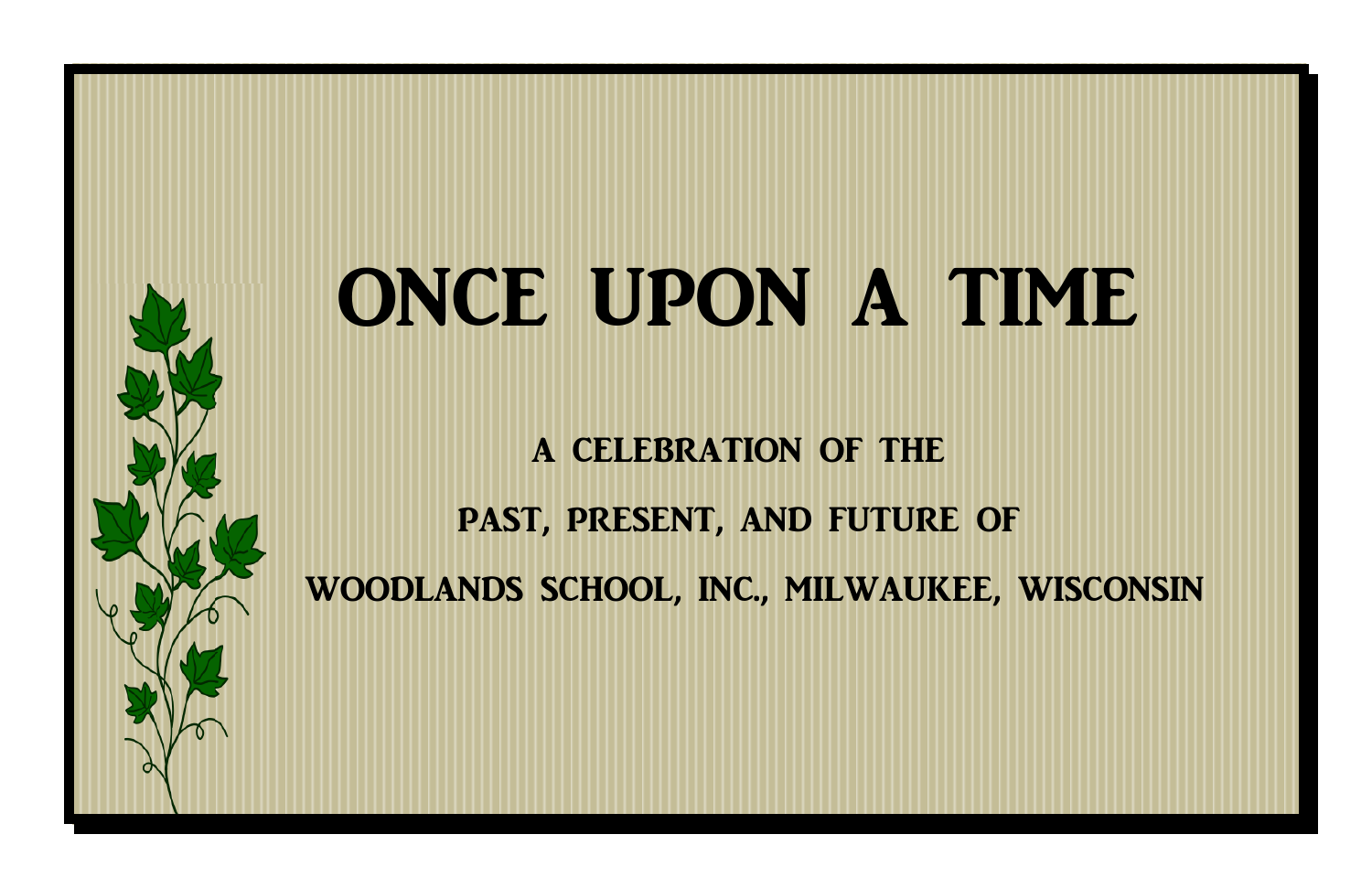*This booklet was issued in anticipation of the Woodlands School 2013-2014 academic year and the opening of Woodlands School East. Our school theme for this academic year is "Once Upon A Time."* 

*Acknowledgement for material herein is gratefully given to Woodlands School Archives, Alverno College Archives, and fairy tale authors of times past.*

*HMH/June 2013*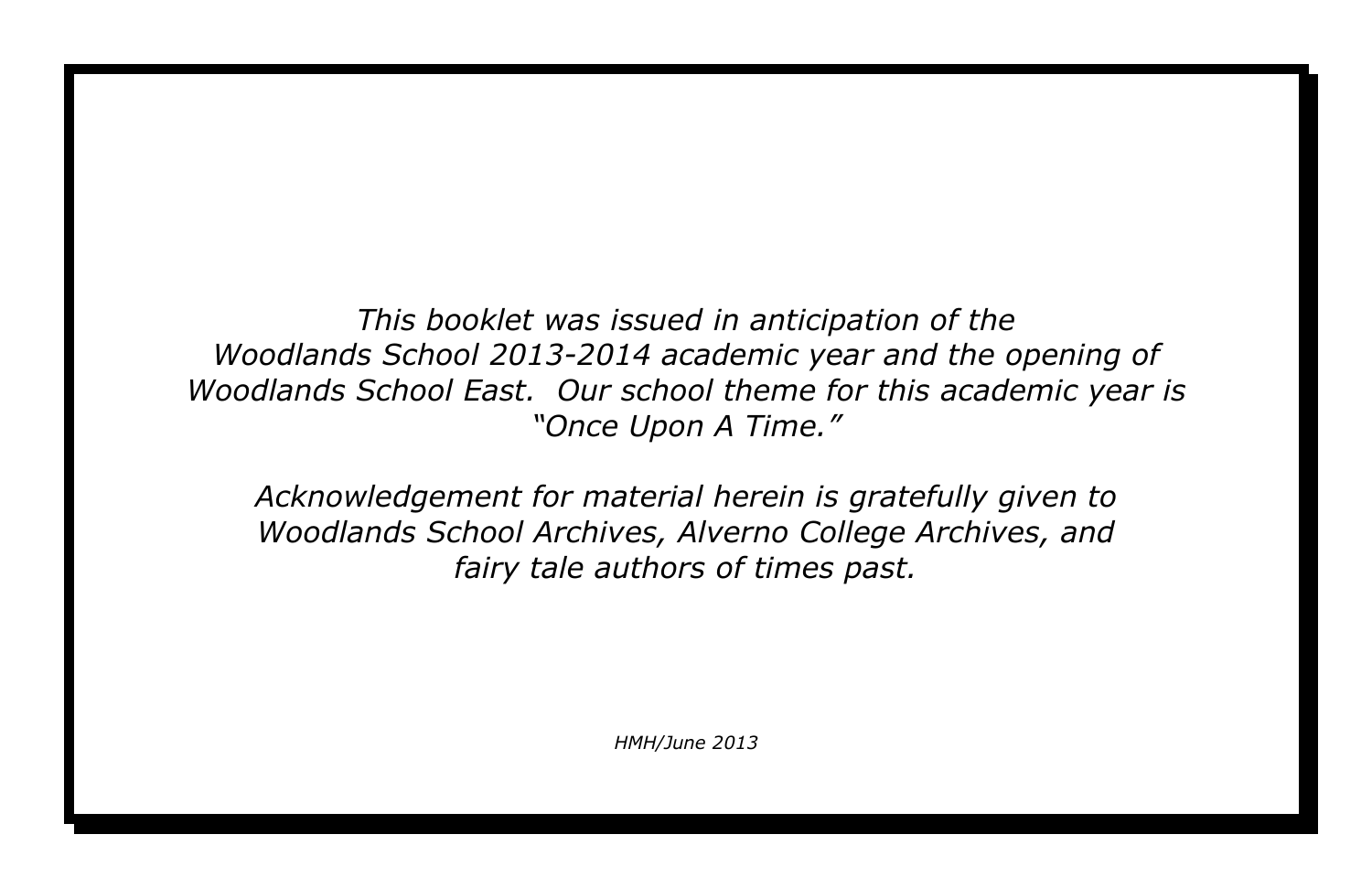$\bigcup$ nce upon a time, in 1887 to be exact, a small band of religious sisters following the rule of St. Francis established a school in Milwaukee to educate their sisters in the teaching standards, or norms, needed to teach in parish grade schools. This institution was called St. Joseph Normal School, and it was located on Layton Boulevard on the grounds of the sisters' newly established motherhouse. In these days, many young maidens entered the congregation without having even completed a grade school education, so for a number of years the School Sisters of St. Francis also ran an elementary and high school for the sisters at the motherhouse to ready them for the normal school.

During the 1930's and early 1940's, St. Joseph Normal School grew and grew, finally becoming Alverno College. In 1948, Alverno College began to admit lay women.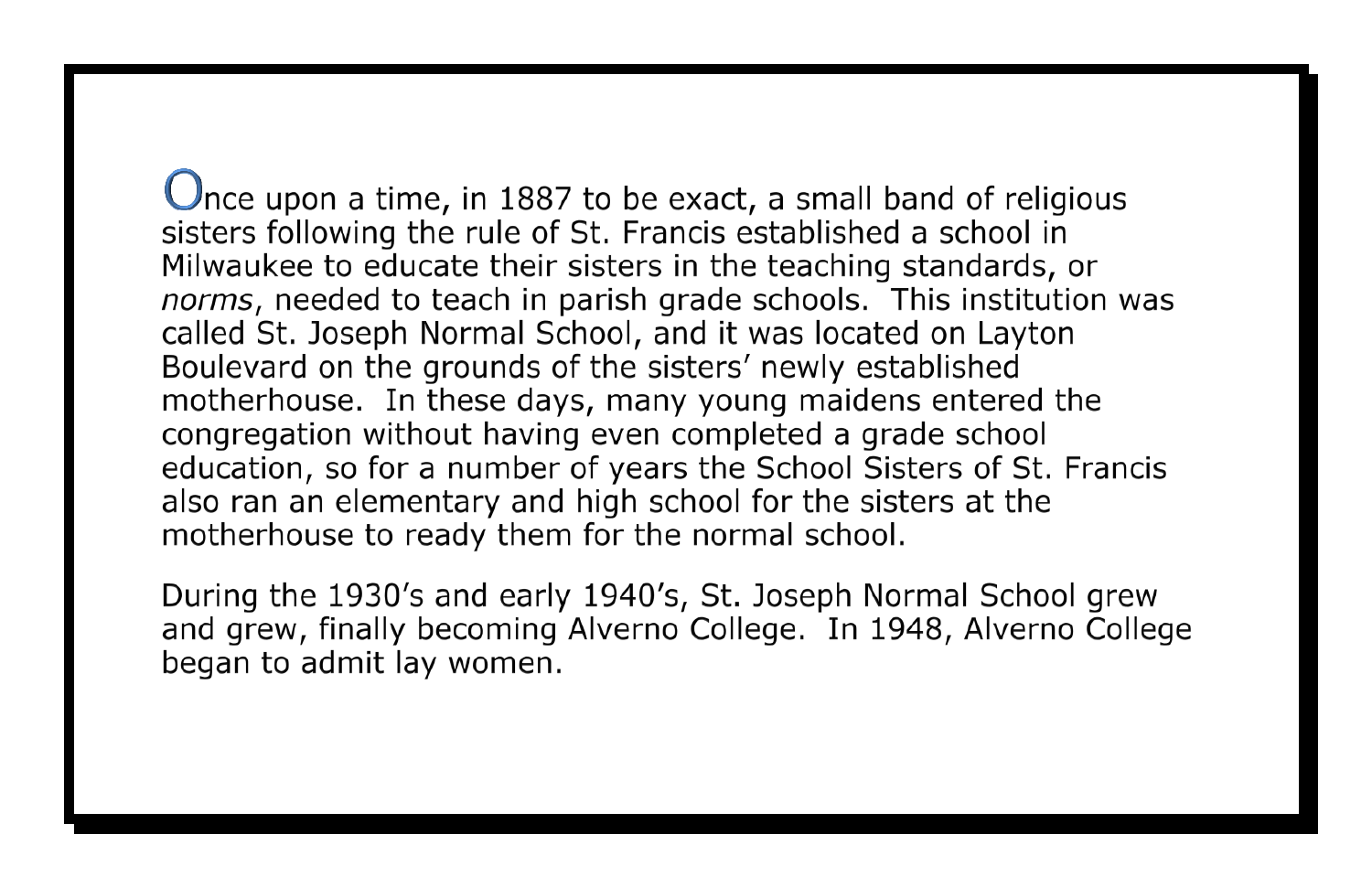Five years later, in 1953, the college moved to its present campus site on South  $39<sup>th</sup>$  Street in Milwaukee. By this time, the college was engaged in a long range plan to develop an integrated curriculum from kindergarten all the way through college using the best teaching methods.

To further this plan, an elementary laboratory school was opened on the campus in 1954. Alverno College Elementary School, the precursor to Woodlands School, was finally born. All in the kingdom rejoiced!

This plan was the outcome of 15 years of research, study, and experimentation carried on by committees of classroom teachers under the direction of the college's Education Department. With the inclusion of these previous 15 years of study before the laboratory school opened, Woodlands can trace its beginnings to the late 1930's.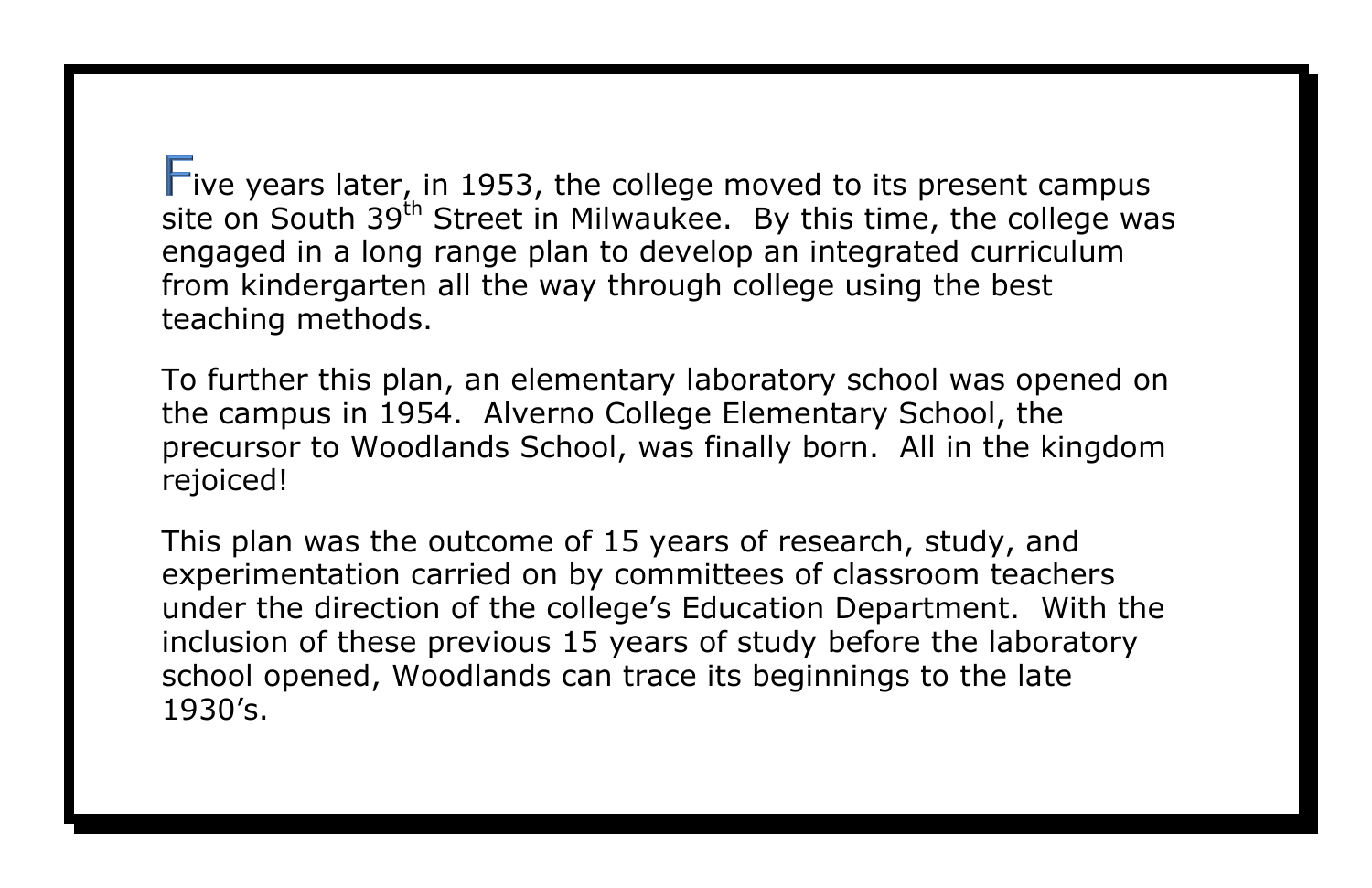he first school year, 1954-1955, welcomed 99 precious younglings in K/4, K5, and  $1^{st}$  and  $2^{nd}$  grades. The initial 99 used college classroom facilities for several months until a newly constructed building was ready for use in January 1955. The new building, on the northeast corner of the campus, contained observation rooms with one-way vision glass and speakers allowing college student observers to both see and hear what was going on in the classrooms without being seen. Students from the education and nursing departments of the college studied the growth and development of the students.

Additional grades were added in subsequent years, and mixed units worked together in much the same way as they do today. In these days, however, Kindergarten was Group A;  $1^{st}$ ,  $2^{nd}$ , and  $3^{rd}$  grades were Group C; 4<sup>th</sup>, 5<sup>th</sup>, and 6<sup>th</sup> were Group E; and 7<sup>th</sup> and 8<sup>th</sup> were Group S – the group names forming the acronym A-C-E-S, for Alverno College Elementary School.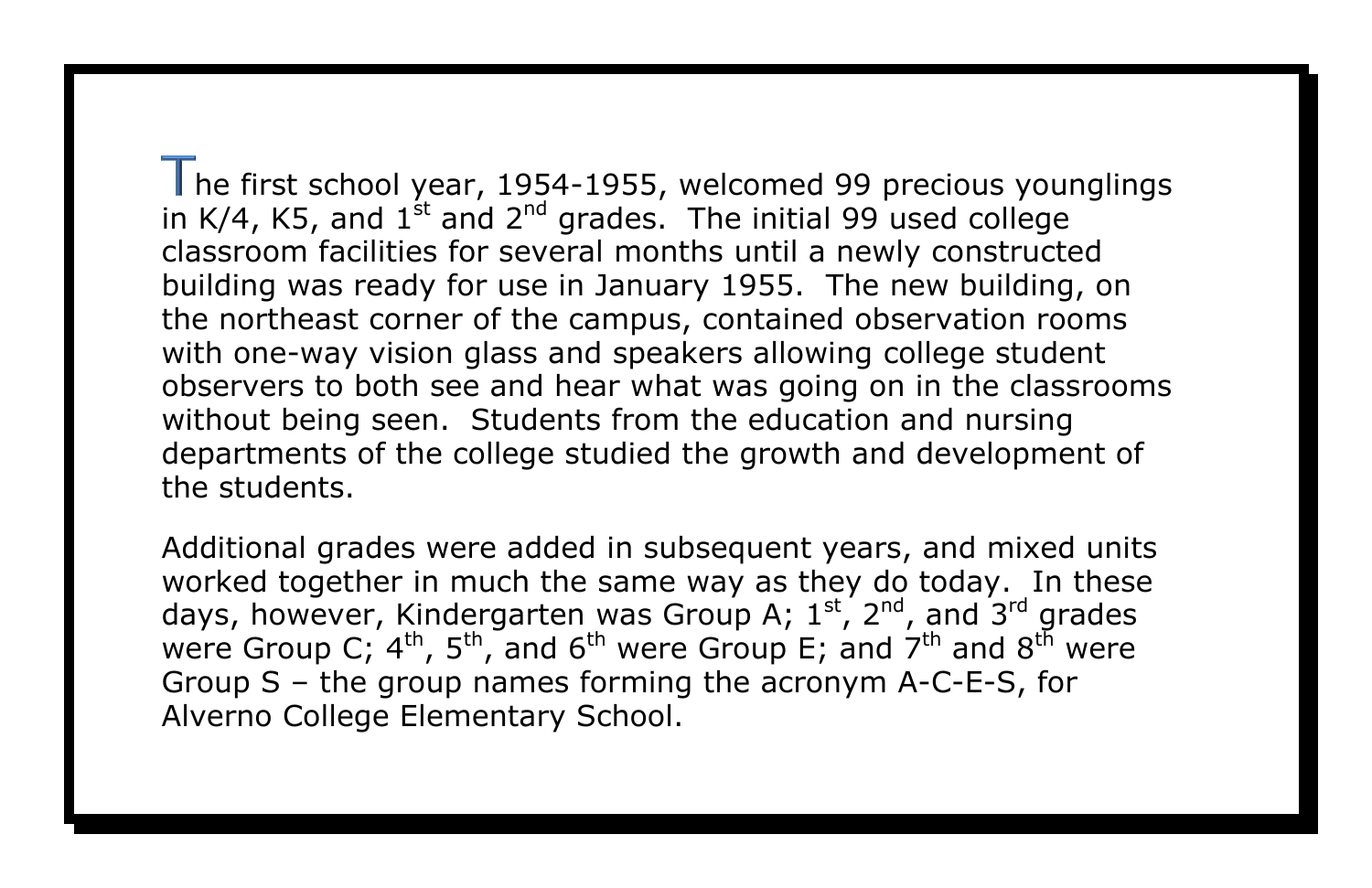In the beginning, foreign languages, music, and art were taught by college professors several times weekly. Eventually, music and fine art specialists not connected with the college joined the campus school staff.

Upon the opening of the campus school, parents were sent a questionnaire concerning their choice of foreign language. French was chosen by parents over German and Spanish. When the school reached full enrollment, a full-time French-born teacher was employed. Madame Yvette believed that developing a pure accent in the children was paramount, and she offered several trips to France during her tenure.

Introducing elementary school students to the humanities was integral to the overall curriculum at the campus school. It was seen as the "seed" which then flowers at higher academic levels. This seed is still being planted today with the current language, music, and art programs at Woodlands School.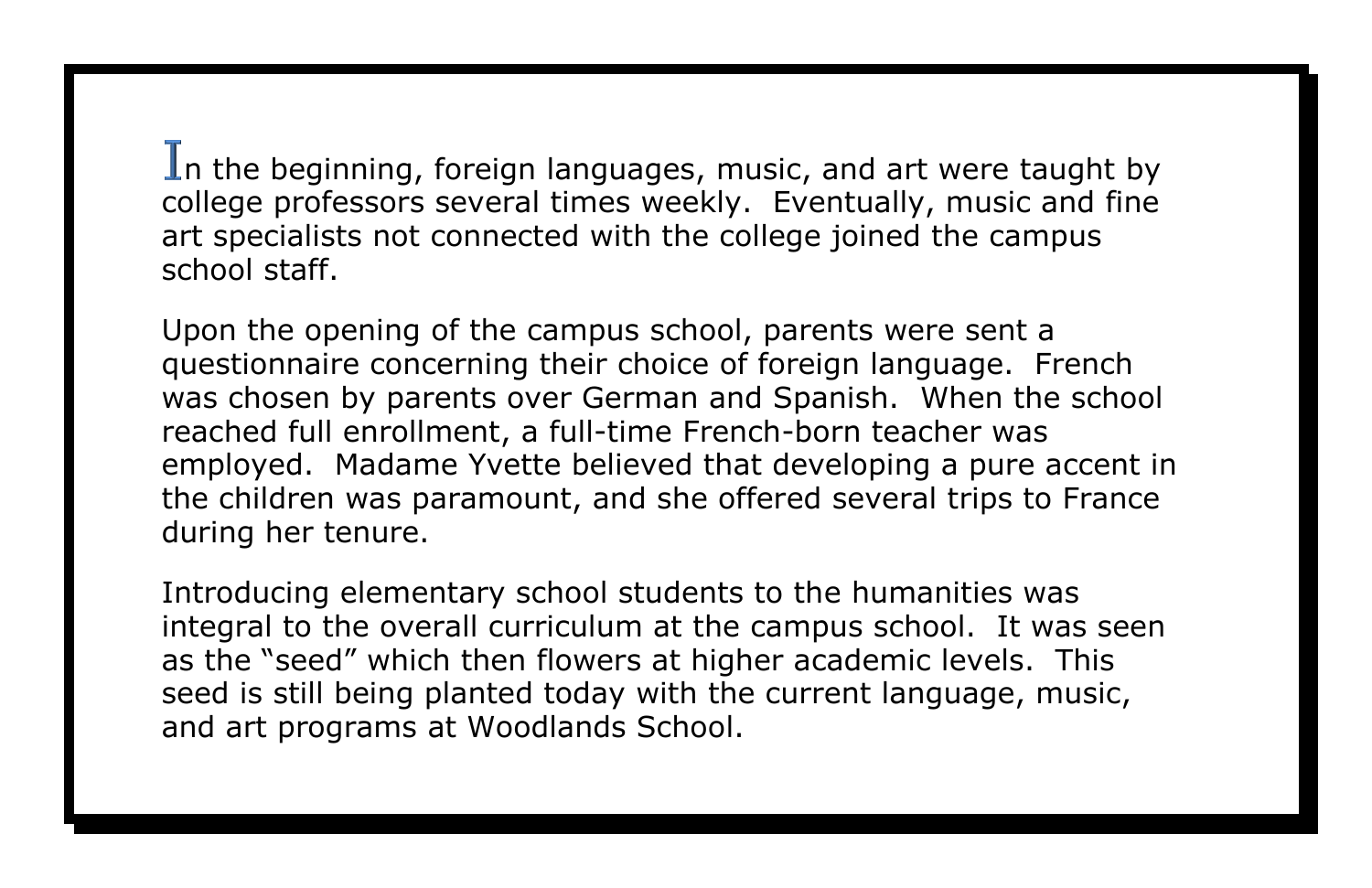**Attention in each day's work was centered on religious inheritance** and integration. Around 1967, when the campus school began enrolling children from a variety of faiths and racial backgrounds, the need for an interfaith, experience-based approach to teaching religion became a priority. Eventually, the campus school faculty, with input from other professionals, authored a series of 21 books called A Time for Living Religious Experience Program. The series was published by a New York publishing company and sold nationwide. The status of religion at the campus school was such that specific religious doctrine became the responsibility of home and parish, whereas at school, the focus was on the inter-relationships of culture, race, and religious denomination. Of particular focus was the development of a community of persons who support and are concerned with each other and with the real values of life.

Sound familiar? The Woodlands Time For Living (TFL) character education program of today has quite a long history!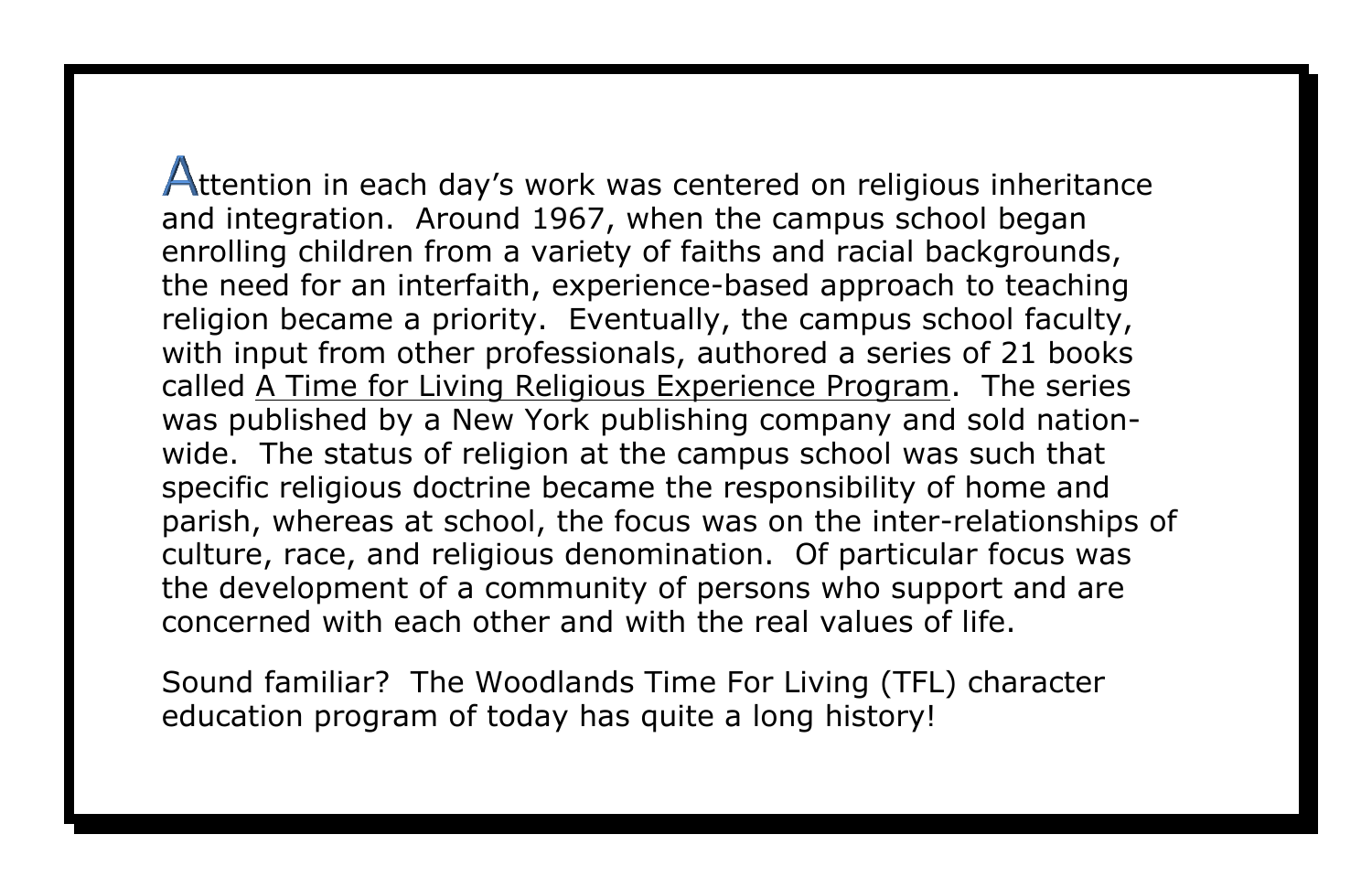$\mathbf{B}_\mathbf{Y}$  and by—specifically in 1987—it was discovered that all was not well in the kingdom. At a time when the campus school was flourishing, the college decided to close the school because it no longer met the needs of the college. Student teachers were increasingly choosing field experiences at more traditional schools. Parents and staff were suddenly and unexpectedly left with the choice of closing for good or transitioning to an independent school.

So after the completion of 34 successful school years as a laboratory school for Alverno College, parents set off down the yellow brick road to Emerald City to find a new home for some 200 children, with no wizard at the end of the road to help them solve their financial problems. Fortunately, there were no wicked witches to deter them along the way, and the burdens were shared by many devoted parents and supporters, making the load light.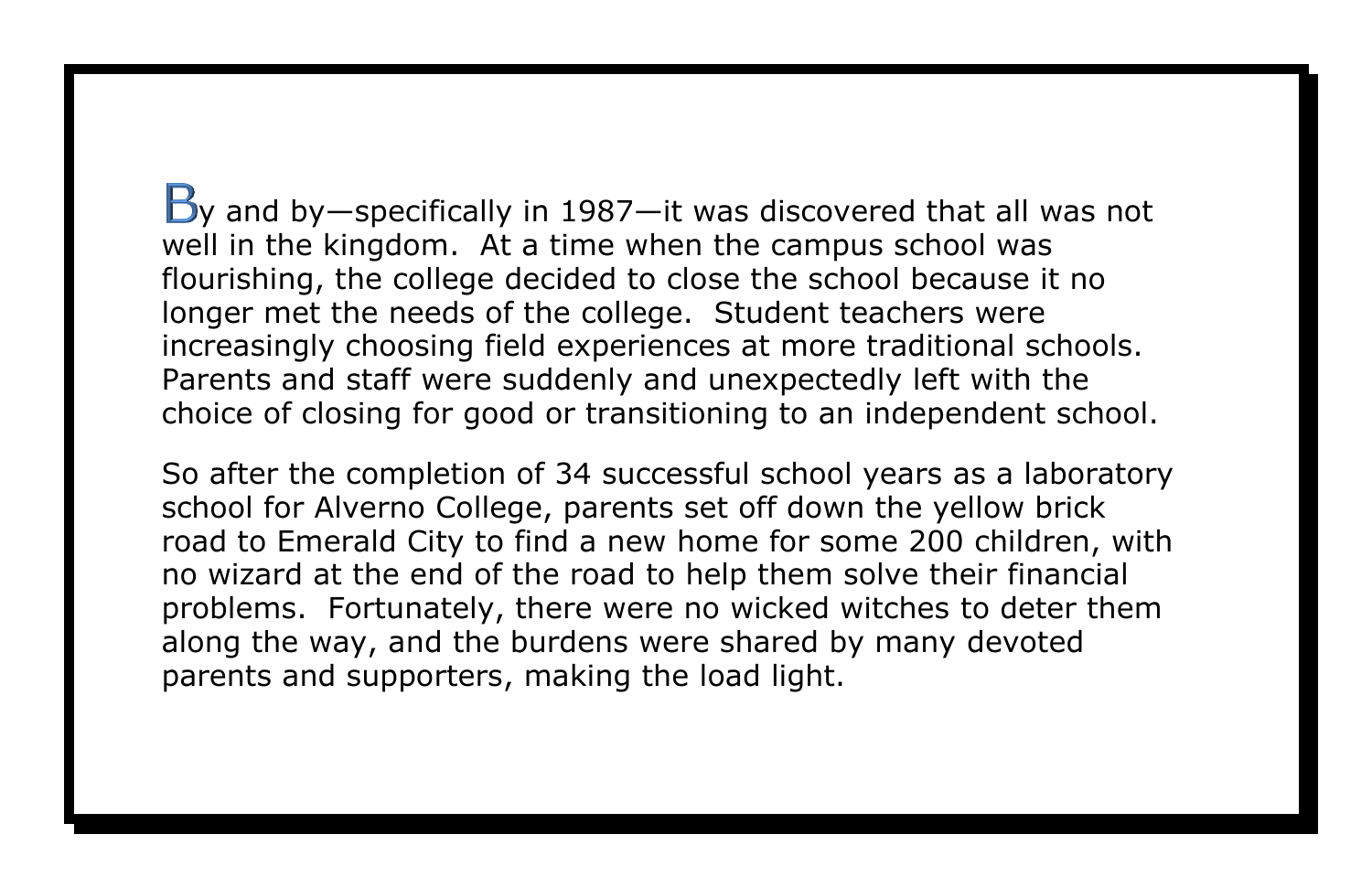he first year of independence, 1988-1989, kicked off with the holding of a "Name our New School" election. The entire school family was invited to nominate new names. One note that went home to encourage nominations by parents said, "Remember, if you don't submit a school name, you could be sending your child to Darth Vader Elementary School next year!"

A panel of community educators and leaders met to select two candidates from a list of over 100 names submitted. The two names were Woodlands School, a name that lent itself well to a logo using a tree as a symbol of a strong foundation, and the more practical name of Milwaukee Community Academy. Given that 1988 was a national election year, voting took place on November 8, Election Day. The name Woodlands School won by just one vote!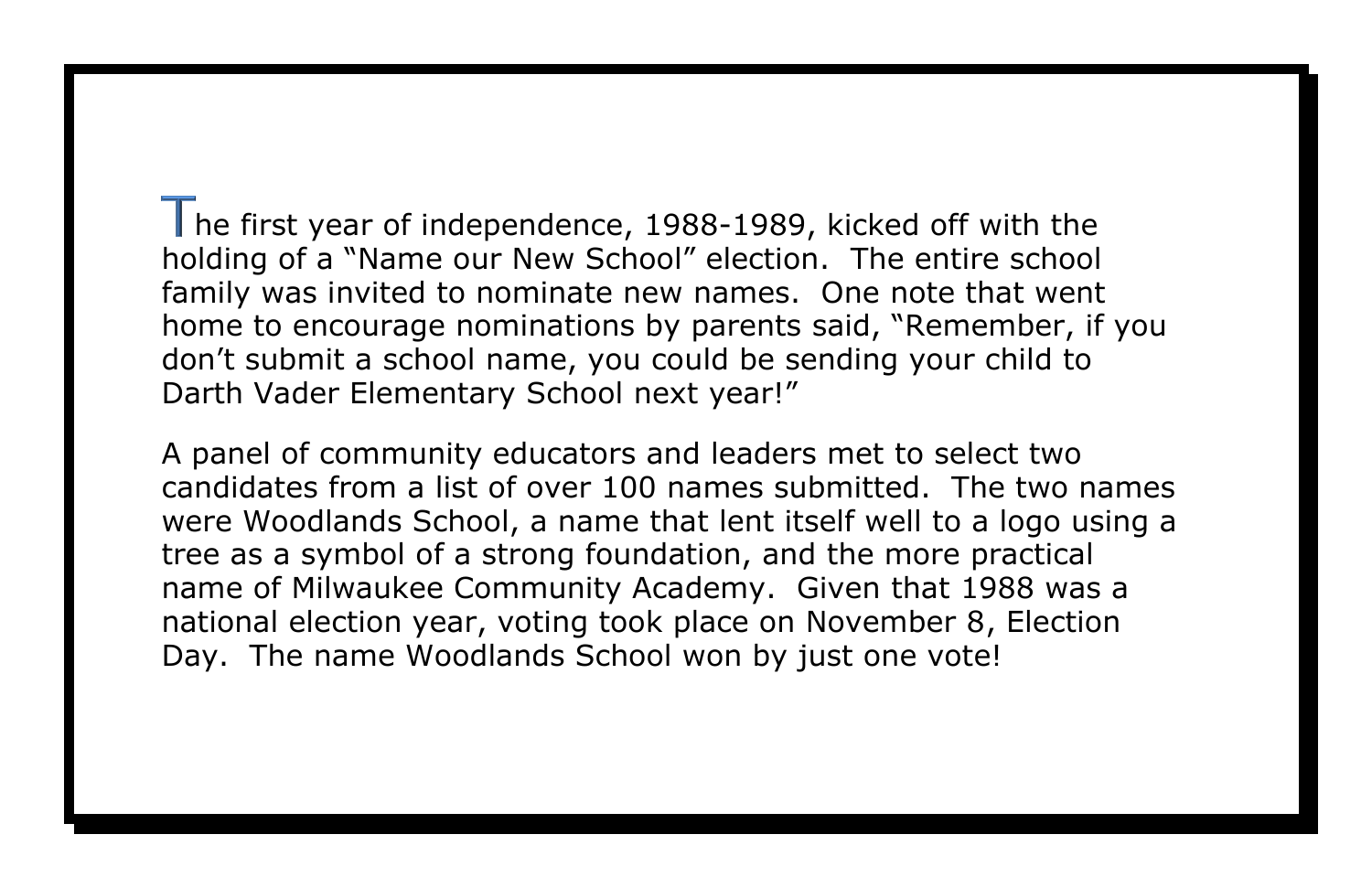After a final year on the college campus, the new Woodlands School moved in the summer of 1989 to what was intended to be temporary quarters at 5<sup>th</sup> and Mitchell Streets in the school building of St. Stanislaus parish. The event was artistically named "Woodlands' First Movement."

Students packed up classrooms at the end of the school year. To save money, it was decided that volunteers would move the library and classrooms. Even the flag pole and playground equipment were moved. It took three weekends. People brought vans and trailers and empty boxes. Ten volunteers were able to load one truck, drive to the new site, and unload the truck all in one hour! During the remainder of the summer, long hours were put in by all to clean and prepare the building for the opening of the new school year. Even Cinderella could not have worked more diligently.

In the end, plans to erect a new building did not materialize, and we spent 14 happy school years on 5<sup>th</sup> and Mitchell Streets.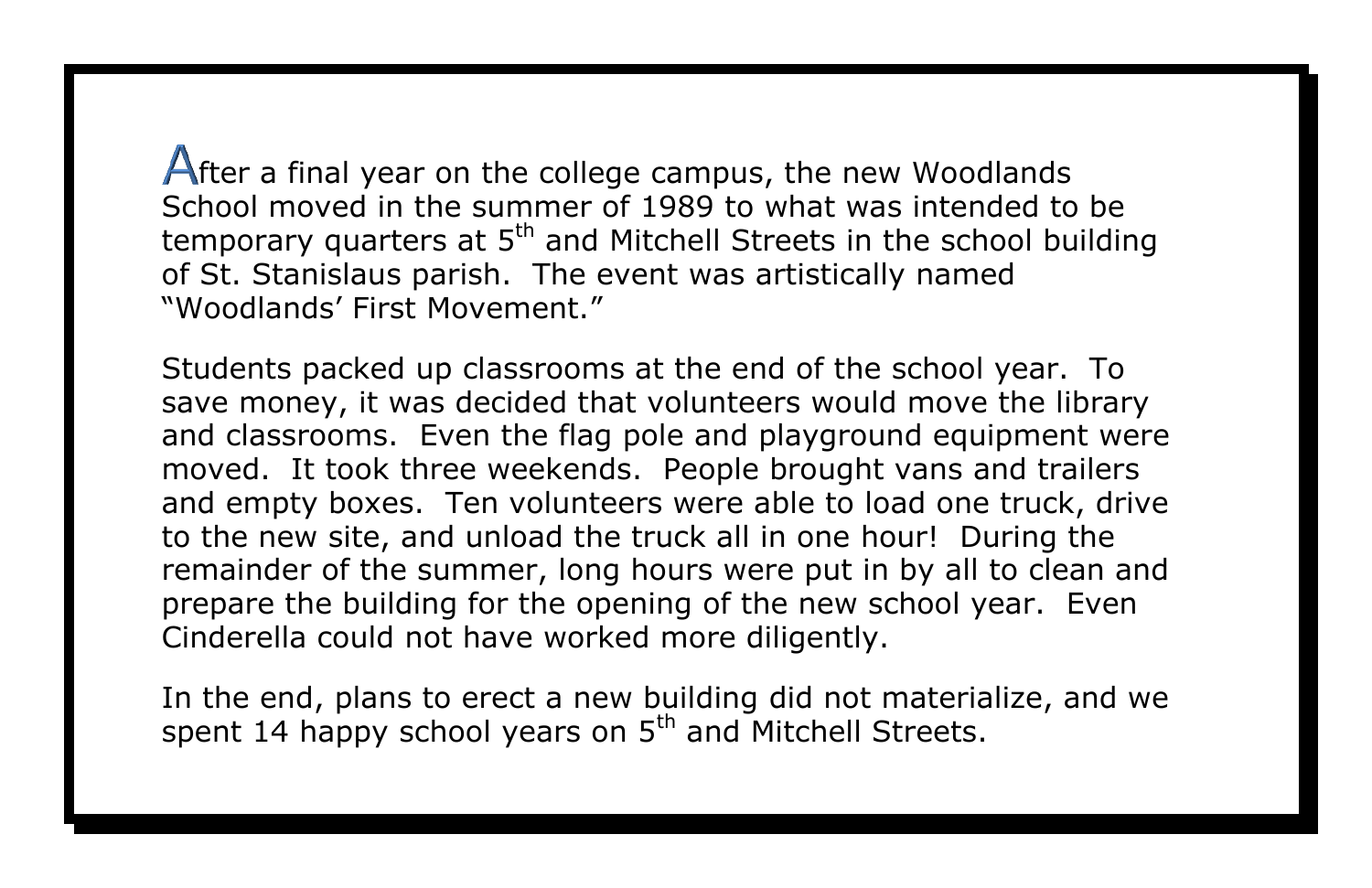fter our stay at 5<sup>th</sup> and Mitchell Streets, Woodlands finally found its current home at 55<sup>th</sup> and Bluemound Road in the former Holy Cross Grade School building. Our move west took place in the summer of 2003.

During our years as Woodlands School, we earned accreditation by the Independent Schools Association of the Central States, and we became a charter school of the University of Wisconsin-Milwaukee. We remain committed to the same focus on innovative and integrated education begun under Alverno College. We developed and fine-tuned our multi-age learning model. Our curriculum remains rooted in the Time For Living character education program. Woodlands parents, staff, students, and volunteers continue to enjoy a great majority of the same school activities, events, and traditions begun by the school community at the Alverno College Elementary School.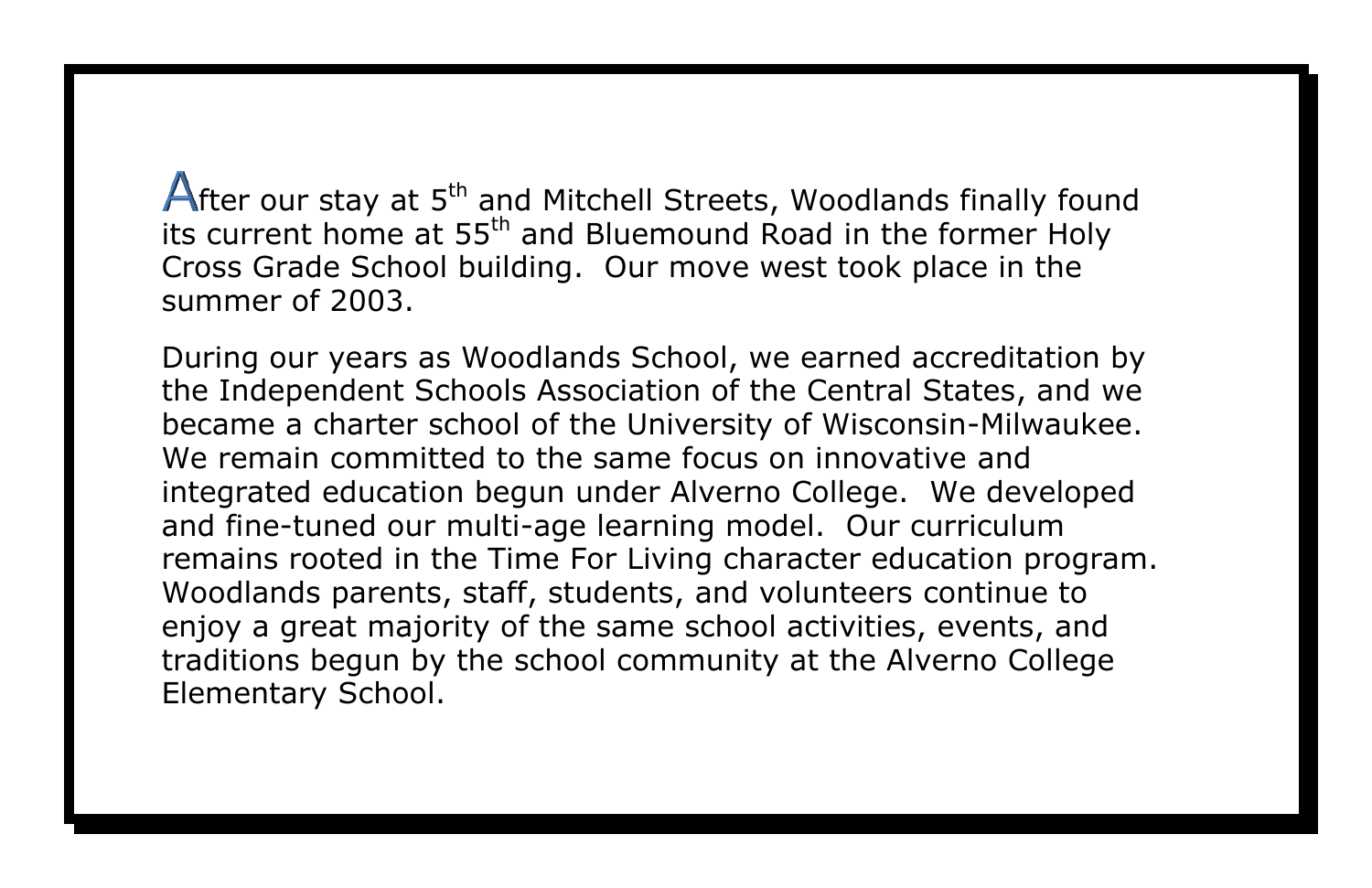he 2012-2013 school year marked the completion of 25 years as Woodlands School. We have fundamentally remained the same school that began in the minds of the classroom teachers working under the Alverno College Education Department during the 15 years before the college laboratory school opened in 1954. We still love with the passion of the shoemaker for his wooden puppet, we still trust that the ugly duckling will turn into a beautiful swan, and we still live what we call the "Woodlands Way."

In the best of fairy tales, dreams come true and people live happily ever after. The dream of giving birth to a new school is before us. We celebrate our past tradition of excellence in urban education, and we commit ourselves firmly to the opening of Woodlands School East. For the Woodlands family, it's not "The End," but a continued "Once Upon a Time."

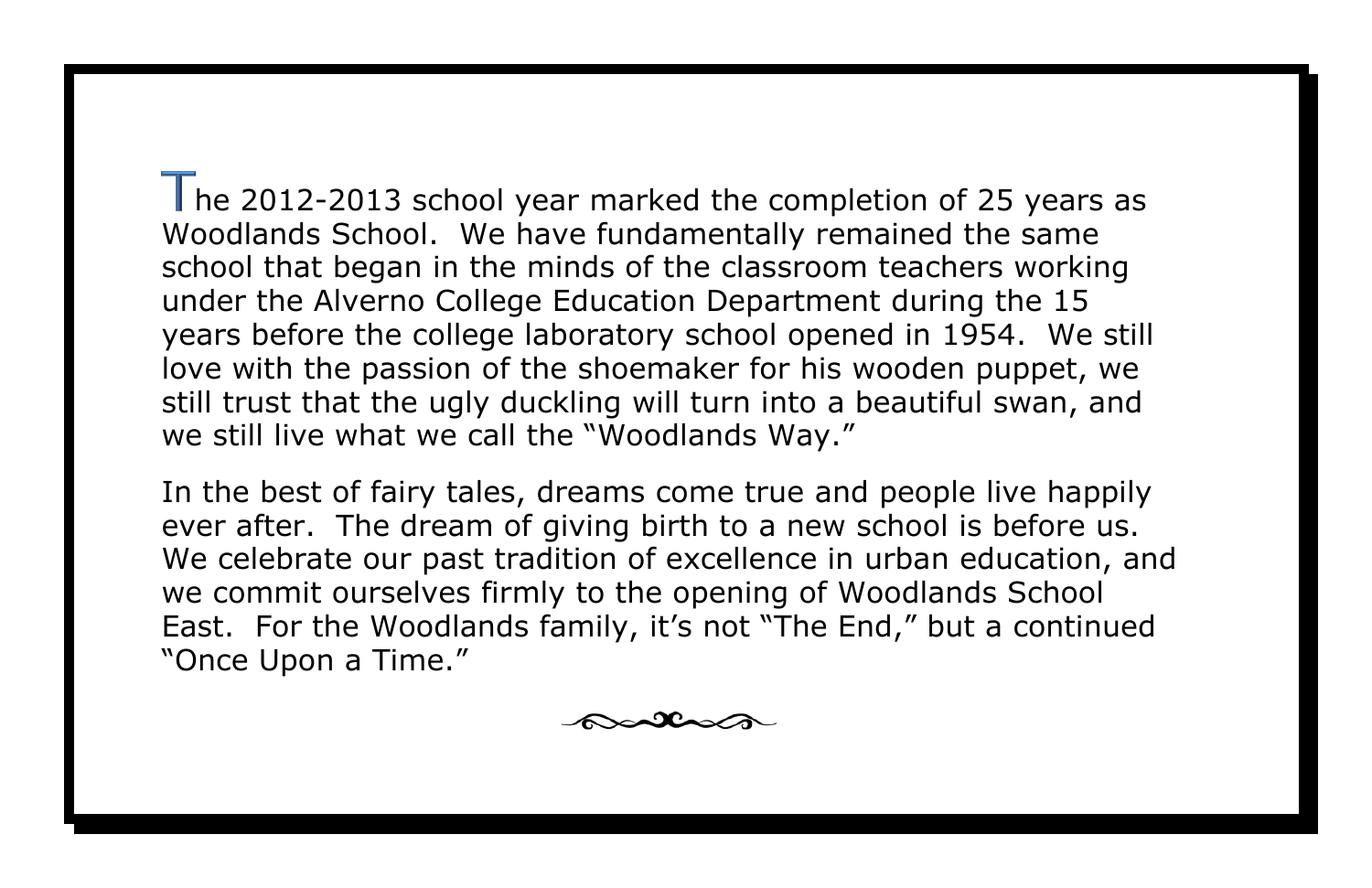

Alverno Campus Elementary School 3231 South 39<sup>th</sup> Street (former site)



Woodlands School 5510 West Bluemound Road



Woodlands School 1669 South 5<sup>th</sup> Street (former site)



Woodlands School East 3121 West State Street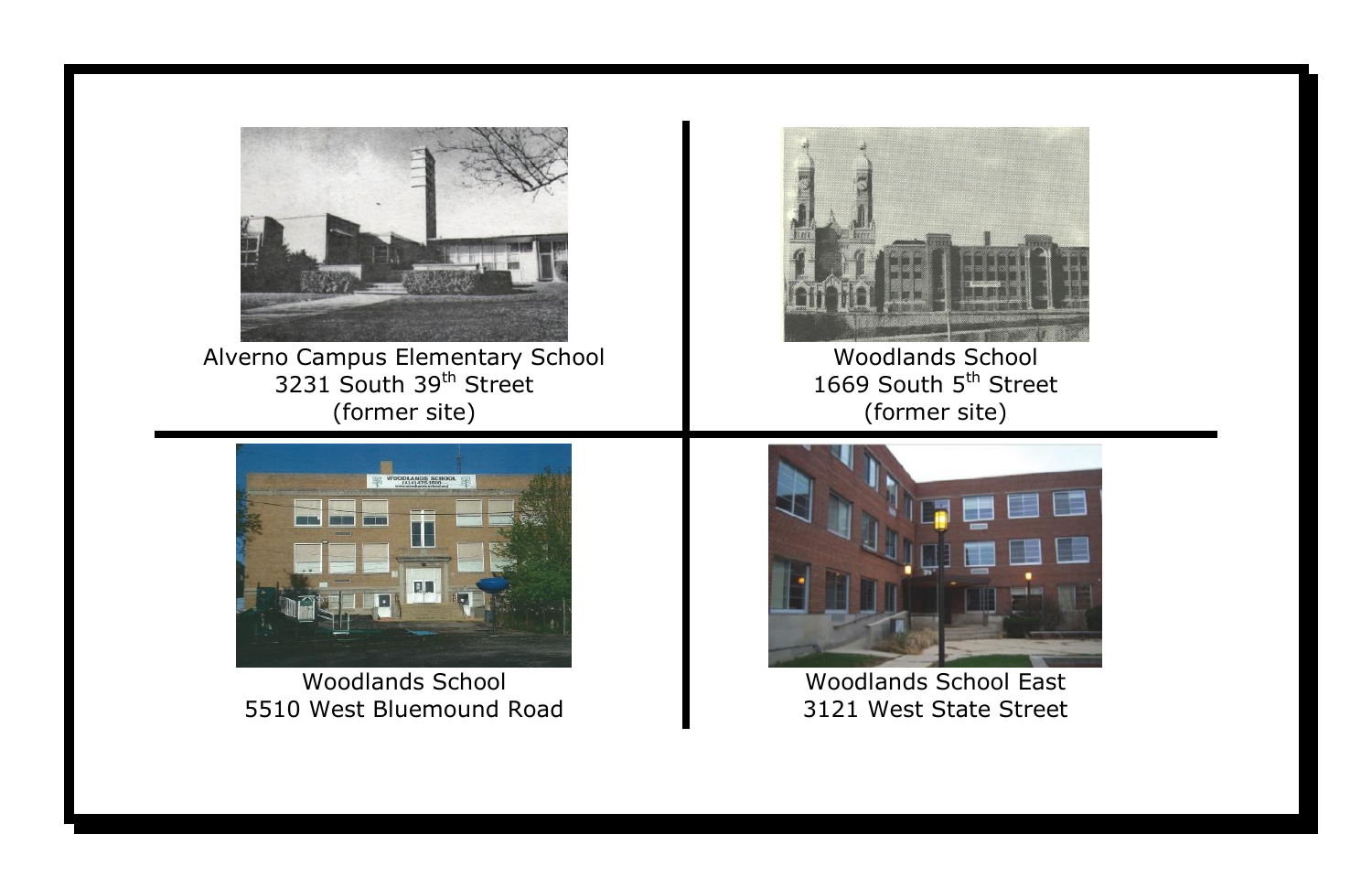## **Our Mission Statement**

Creating the character of the community through diverse education.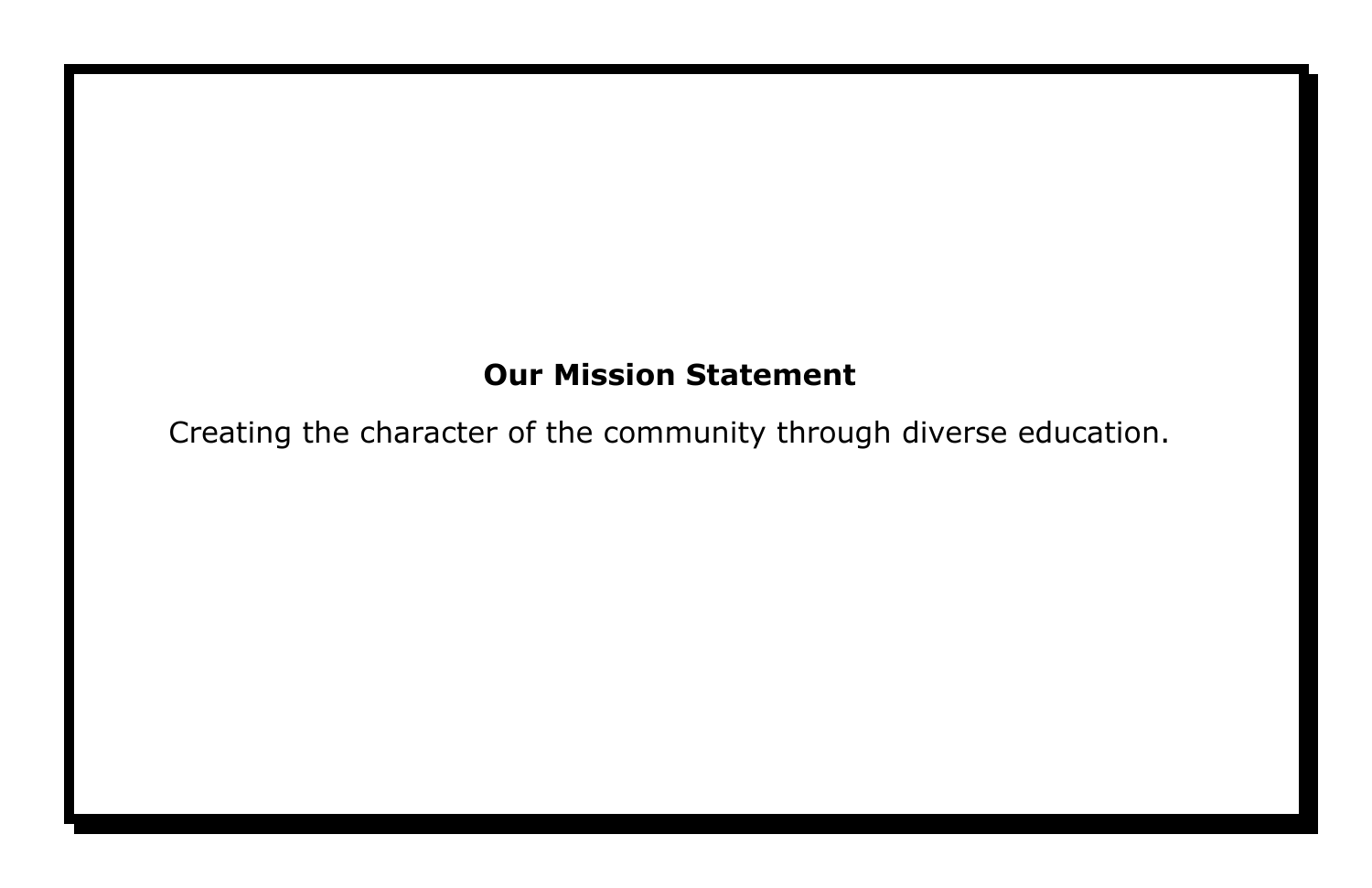## **Our Six Guiding Principles**

- 1. Diversity We respect what makes one unique: religion, culture, family structure, socio-economic status, and ethnicity.
- 2. Communication We communicate respectfully and effectively in a variety of meaningful ways.
- 3. Life-long Learning We embrace an ongoing and active approach to developing an adaptive, well-rounded person who values continued education.
- 4. Integrated Learning We encourage teachers to collaborate with experiences that link learners to the arts and the outside world through an interdisciplinary approach.
- 5. Excellence for Every Child We foster growth toward each child's potential through small class size, multi-age groupings, and a variety of learning styles. We help students develop personal academic goals, and we employ meaningful assessment methods.
- 6. Discovery-based Learning We promote critical thinking and problem solving by encouraging students to present their ideas and compare them with the perspective of others using a real-world, hands-on approach.